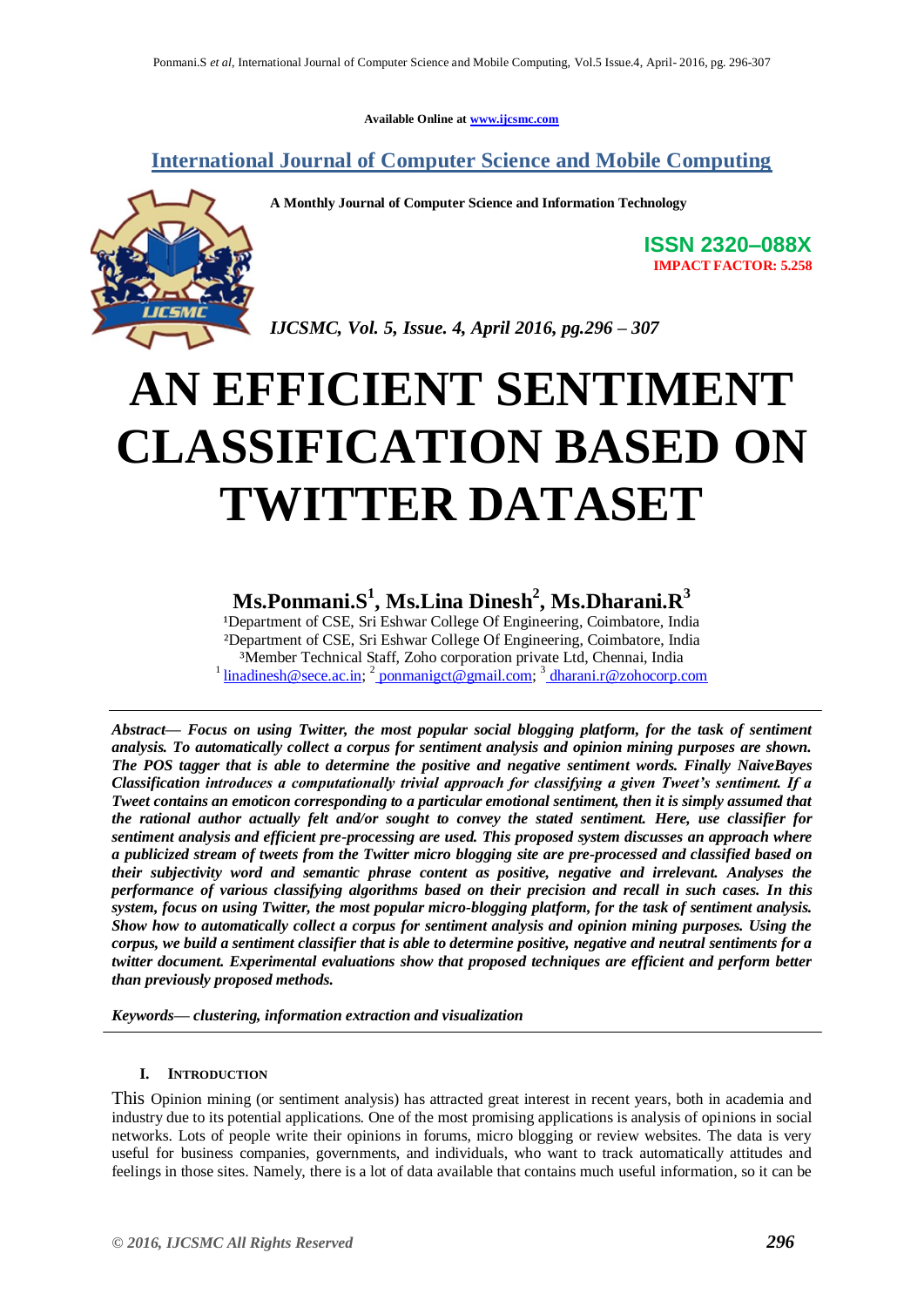analyzed automatically. For instance, a customer who wants to buy a product usually searches the Web trying to find opinions of other customers or reviewers about this product. In fact, these kinds of reviews affect customer's decision. The booming micro-blog service, Twitter, attracts more people to post their feelings and opinions on various topics. The posting of sentiment contents can not only give an emotional snapshot of the online world but also have potential commercial, financial and sociological values. However, facing the massive sentiment tweets, it is hard for people to get overall impression without automatic sentiment classification and analysis. Therefore, there are emerging many sentiment classification works showing interests in tweets.

Topics discussed in Twitter are more diverse and unpredictable. Sentiment classifiers always dedicate themselves to a specific domain or topic named in the paper. Namely, a classifier trained on sentiment data from one topic often performs poorly on test data. One of the main reasons is that words and even language constructs used for expressing sentiments can be quite different on different topics. Taking a comment "read the book" as an example, it could be positive in a book review while negative in a movie review. In social media, a Twitter user may have different opinions on different topics. Thus, topic adaptation is needed for sentiment classification of tweets explicitly borrowed a bridge to connect a topic dependent feature to a known or common feature. Such bridges are built between product reviews by assuming that the parallel sentiment words exist for each pair of topics, such as books, DVDs, electronics and kitchen appliances. However, it is not necessarily applicable to topics in Twitter, especially the unpredictable ones. It is worth mentioning that detecting and tracking topics from tweets is another research topic. Ad-hoc micro blog search in Text Retrieval Conference (TREC) 2011 -2012 is hopefully a choice for people to query tweets on emerging topics, and sentiment classification can be conducted afterwards.

#### **II. OVERVIEW DATA MINING**

Data Mining is the practice of automatically searching large stores of data to discover patterns and trends that go beyond simple analysis. Data Mining involves the use of sophisticated data analysis tools to discover previously unknown, valid patterns and relationships in large data sets. These tools can include statistical models, mathematical algorithms, and machine learning methods.



**Figure 2.1** Data Mining Knowledge Discovery Process

Figure 2.1 show the overview of data mining process and discover techniques. The Knowledge Discovery in Databases process comprises of a few steps leading from raw data collections to some form of new knowledge.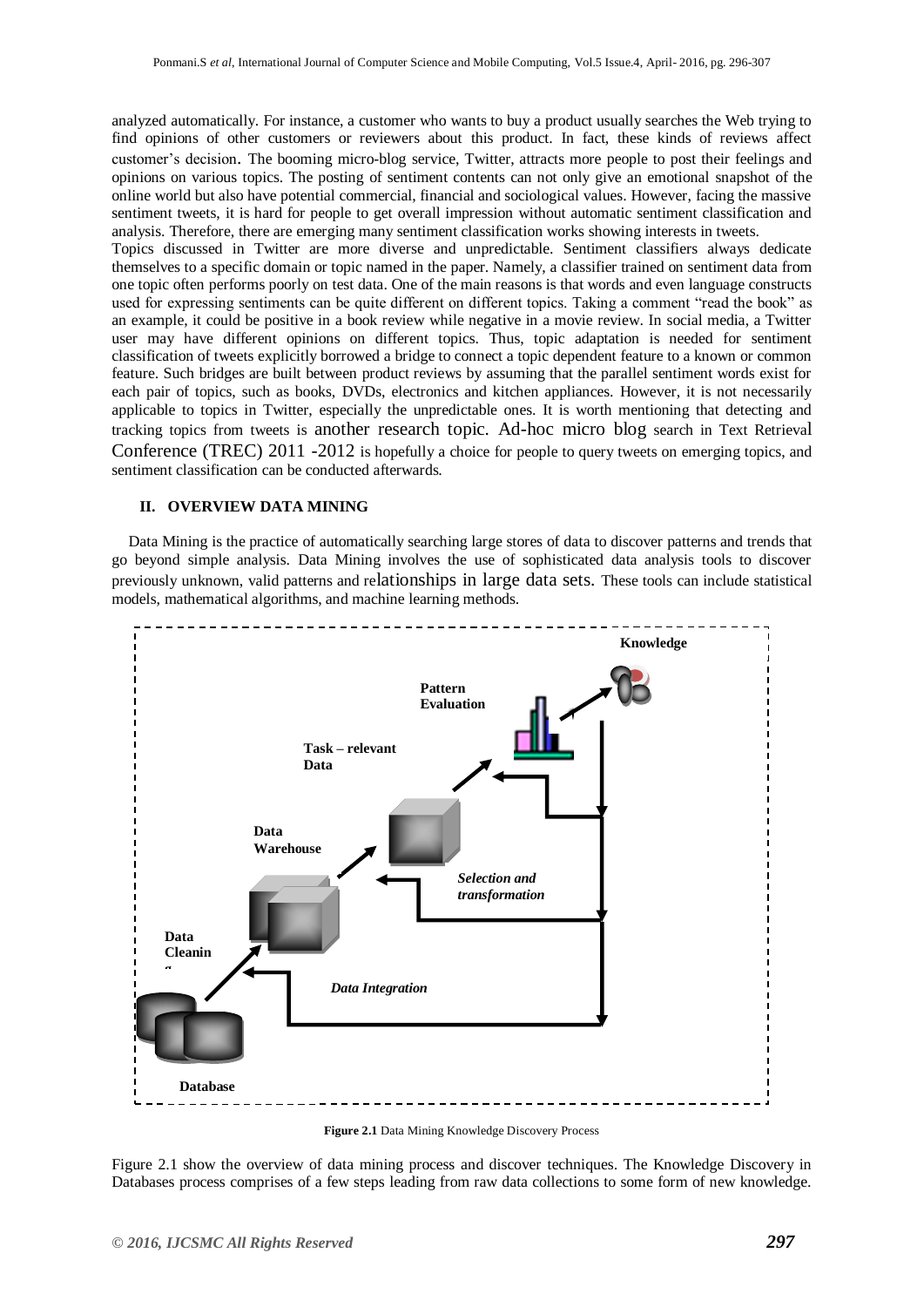Consequently, Data Mining consists of more than collecting and managing data, it also includes analysis and prediction. Data Mining can be performed on data represented in quantitative, textual, or multimedia forms. Data mining applications can use a variety of parameters to examine the data. They include association, sequence or path analysis, classification, clustering, and forecasting. Many simpler analytical tools utilize a verification-based approach, where the user develops a hypothesis and then tests the data to prove or disprove the hypothesis.

# **III. MOTIVATION WORK**

A number of works have been done on the area of opinion mining especially for sentiment classification. This section mentions some of these works.

F. Li, S. J. Pan, O. Jin, Q. Yang, and X. Zhu says, extracting sentiment and topic lexicons is important for opinion mining. Previous works have showed that supervised learning methods are superior for this task. However, the performance of supervised methods highly relies on manually labeled training data. In this paper, we propose a domain adaptation framework for sentiment- and topic- lexicon co-extraction in a domain of interest where we do not require any labeled data, but have lots of labeled data in another related domain. The framework is twofold. In the first step, we generate a few high-confidence sentiment and topic seeds in the target domain. In the second step, we propose a novel Relational Adaptive bootstraPping (RAP) algorithm to expand the seeds in the target domain by exploiting the labeled source domain data and the relationships between topic and sentiment words. Experimental results show that our domain adaptation framework can extract precise lexicons in the target domain without any annotation.

K. Liu, L. Xu, and J. Zhao proposes a novel approach to extract opinion targets based on word-based translation model (WTM). At first, we apply WTM in a monolingual scenario to mine the associations between opinion targets and opinion words. Then, a graph-based algorithm is exploited to extract opinion targets, where candidate opinion relevance estimated from the mined associations, is incorporated with candidate importance to generate a global measure. By using WTM, our method can capture opinion relations more precisely, especially for long-span relations. In particular, compared with previous syntax-based methods, our method can effectively avoid noises from parsing errors when dealing with informal texts in large Web corpora. By using graph-based algorithm, opinion targets are extracted in a global process, which can effectively alleviate the problem of error propagation in traditional bootstrap-based methods, such as Double Propagation. The experimental results on three real world datasets in different sizes and languages show that our approach is more effective and robust than state-of-art methods.

G. Qiu, L. Bing, J. Bu, and C. Chen says, Analysis of opinions, known as opinion mining or sentiment analysis, has attracted a great deal of attention recently due to many practical applications and challenging research problems. In this article, we study two important problems, namely, opinion lexicon expansion and opinion target extraction. Opinion targets (targets, for short) are entities and their attributes on which opinions have been expressed. To perform the tasks, we found that there are several syntactic relations that link opinion words and targets. These relations can be identified using a dependency parser and then utilized to expand the initial opinion lexicon and to extract targets. This proposed method is based on bootstrapping. We call it double propagation as it propagates information between opinion words and targets. A key advantage of the proposed method is that it only needs an initial opinion lexicon to start the bootstrapping process. Thus, the method is semi-supervised due to the use of opinion word seeds. In evaluation, we compare the proposed method with several state-of-the-art methods using a standard product review test collection. The results show that our approach outperforms these existing methods significantly.

X. Ding, B. Liu, and P. S. Yu proposed one of the important types of information on the Web is the opinions expressed in the user generated content, e.g., customer reviews of products, forum posts, and blogs. In this paper, we focus on customer reviews of products. In particular, we study the problem of determining the semantic orientations (positive, negative or neutral) of opinions expressed on product features in reviews. This problem has many applications, e.g., opinion mining, summarization and search. Most existing techniques utilize a list of opinion (bearing) words (also called opinion lexicon) for the purpose. Opinion words are words that express desirable (e.g., great, amazing, etc.) or undesirable (e.g., bad, poor, etc) states. These approaches, however, all have some major shortcomings. In this paper, we propose a holistic lexicon-based approach to solving the problem by exploiting external evidences and linguistic conventions of natural language expressions. This approach allows the system to handle opinion words that are context dependent, which cause major difficulties for existing algorithms. It also deals with many special words, phrases and language constructs which have impacts on opinions based on their linguistic patterns. It also has an effective function for aggregating multiple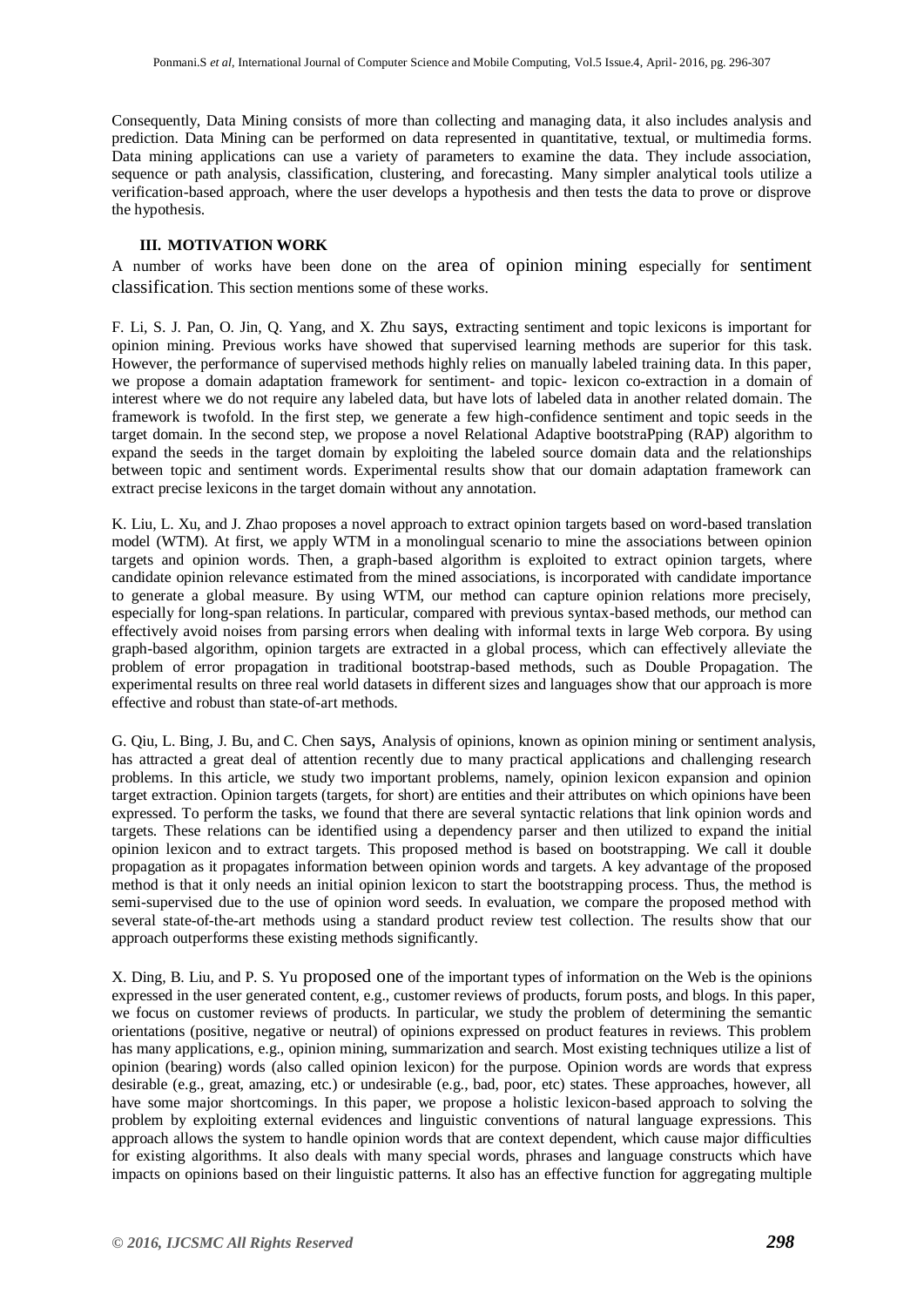conflicting opinion words in a sentence. A system, called Opinion Observer, based on the proposed technique has been implemented. Experimental results using a benchmark product review data set and some additional reviews show that the proposed technique is highly effective. It outperforms existing methods significantly.

T. Ma and X. Wan says, news comments on the web express readers' attitudes or opinions about an event or object in the corresponding news article. And opinion target extraction from news comments is very important for many useful Web applications. However, many sentences in the comments are irregular and informal, and sometimes the opinion targets are implicit. Thus the task is very challenging and it has not been investigated yet. In this paper, we propose a new approach to uniformly extracting explicit and implicit opinion targets from news comments by using Centering Theory. The approach uses global information in news articles as well as contextual information in adjacent sentences of comments. Our experimental results verify the effectiveness of the proposed approach.

W. Jin and H. H. Huang proposes a model called merchants selling products on the Web often ask their customers to share their opinions and hands-on experiences on products they have purchased. As e-commerce is becoming more and more popular, the number of customer reviews a product receives grows rapidly. This makes it difficult for a potential customer to read them to make an informed decision on whether to purchase the product. In this research, we aim to mine customer reviews of a product and extract highly specific product related entities on which reviewers express their opinions. Opinion expressions and sentences are also identified and opinion orientations for each recognized product entity are classified as positive or negative. Different from previous approaches that have mostly relied on natural language processing techniques or statistic information, we propose a novel machine learning framework using lexicalized HMMs. The approach naturally integrates linguistic features, such as part-of-speech and surrounding contextual clues of words into automatic learning. The experimental results demonstrate the effectiveness of the proposed approach in web opinion mining and extraction from product reviews.

Q. Mei, X. Ling, M. Wondra, H. Su, and C. Zhai says, we define the problem of topic-sentiment analysis on Weblogs and propose a novel probabilistic model to capture the mixture of topics and sentiments simultaneously. The proposed Topic-Sentiment Mixture (TSM) model can reveal the latent topical facets in a Weblog collection, the subtopics in the results of an ad hoc query, and their associated sentiments. It could also provide general sentiment models that are applicable to any ad hoc topics. With a specifically designed HMM structure, the sentiment models and topic models estimated with TSM can be utilized to extract topic life cycles and sentiment dynamics. Empirical experiments on different Weblog datasets show that this approach is effective for modeling the topic facets and sentiments and extracting their dynamics from Weblog collections. The TSM model is quite general; it can be applied to any text collections with a mixture of topics and sentiments, thus has many potential applications, such as search result summarization, opinion tracking, and user behavior prediction.

W. X. Zhao, J. Jiang, H. Yan, and X. Li propose a model called discovering and summarizing opinions from online reviews is an important and challenging task. A commonly-adopted framework generates structured review summaries with aspects and opinions. Recently topic models have been used to identify meaningful review aspects, but existing topic models do not identify aspect-specific opinion words. In this paper, we propose a MaxEnt-LDA hybrid model to jointly discover both aspects and aspect-specific opinion words. We show that with a relatively small amount of training data, our model can effectively identify aspect and opinion words simultaneously. We also demonstrate the domain adaptability of our model.

Z. Liu, H. Wang, H. Wu, and S. Li says, mining opinion targets from online reviews is an important and challenging task in opinion mining. This paper proposes a novel approach to extract opinion targets by using partially-supervised word alignment model (PSWAM). At first, we apply PSWAM in a monolingual scenario to mine opinion relations in sentences and estimate the associations between words. Then, a graph-based algorithm is exploited to estimate the confidence of each candidate, and the candidates with higher confidence will be extracted as the opinion targets. Compared with existing syntax-based methods, PSWAM can effectively avoid parsing errors when dealing with informal sentences in online reviews. Compared with the methods using alignment model, PSWAM can capture opinion relations more precisely through partial supervision from partial alignment links. Moreover, when estimating candidate confidence, we make penalties on higher-degree vertices in our graph-based algorithm in order to decrease the probability of the random walk running into the unrelated regions in the graph. As a result, some errors can be avoided. The experimental results on three data sets with different sizes and languages show that our approach outperforms state-of-the-art methods.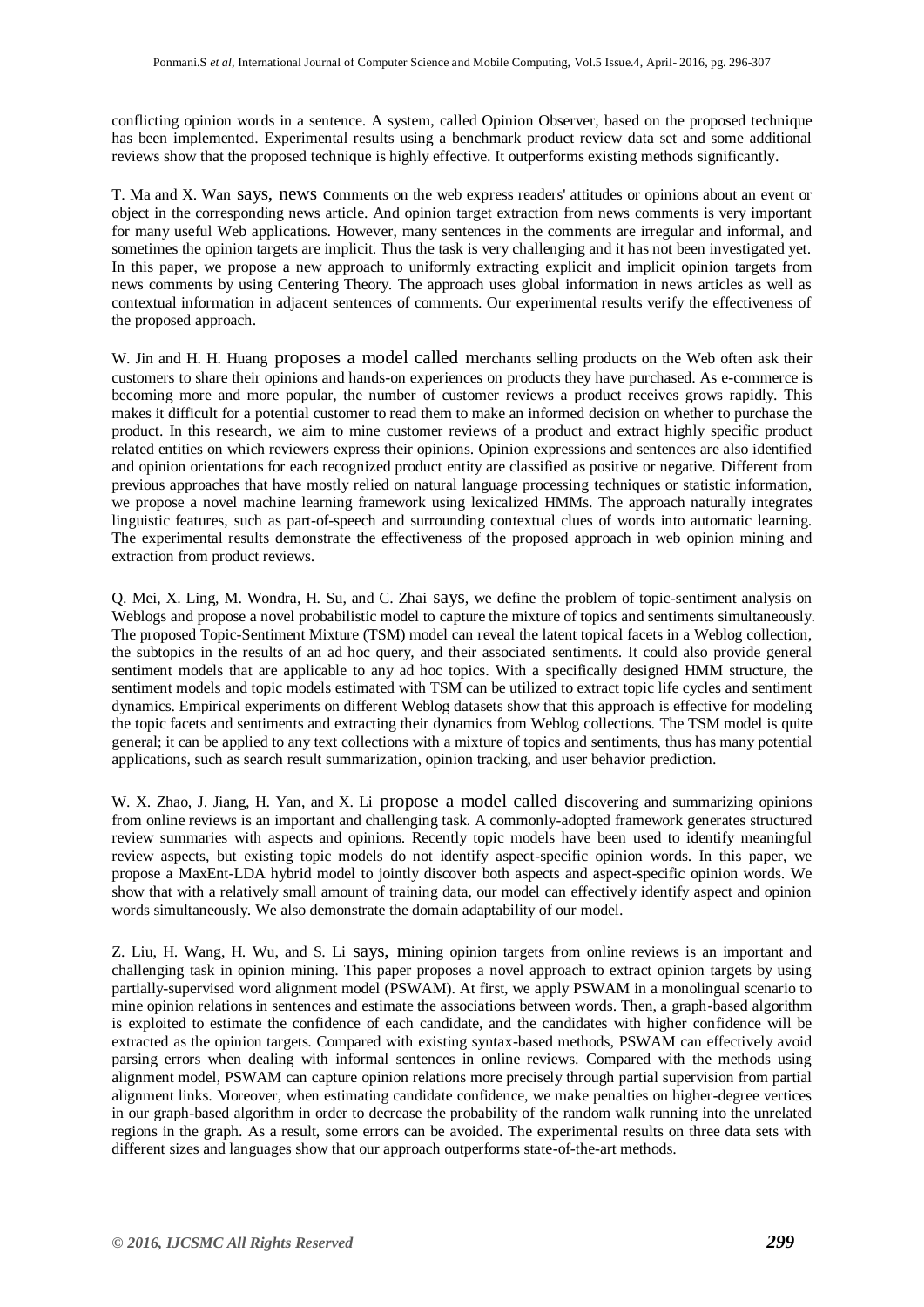K. Liu, H. L. Xu, Y. Liu, and J. Zhao says, the vast majority of existing approaches to opinion feature extraction rely on mining patterns only from a single review corpus, ignoring the nontrivial disparities in word distributional characteristics of opinion features across different corpora. In this paper, we propose a novel method to identify opinion features from online reviews by exploiting the difference in opinion feature statistics across two corpora, one domain-specific corpus (i.e., the given review corpus) and one domain-independent corpus (i.e., the contrasting corpus). We capture this disparity via a measure called domain relevance (DR), which characterizes the relevance of a term to a text collection. We first extract a list of candidate opinion features from the domain review corpus by defining a set of syntactic dependence rules. For each extracted candidate feature, we then estimate its intrinsic-domain relevance (IDR) and extrinsic-domain relevance (EDR) scores on the domain-dependent and domain-independent corpora, respectively. Candidate features that are less generic (EDR score less than a threshold) and more domain-specific (IDR score greater than another threshold) are then confirmed as opinion features. We call this interval thresholding approach the intrinsic and extrinsic domain relevance (IEDR) criterion. Experimental results on two real-world review domains show the proposed IEDR approach to outperform several other well-established methods in identifying opinion features.

#### **IV. RELATED WORK**

Opinion target and opinion word extraction are not new tasks in opinion mining. There is significant effort focused on these tasks [1], [6], [12], [13], [14]. They can be divided into two categories: sentence-level extraction and corpus level extraction according to their extraction aims. In sentence-level extraction, the task of opinion target word extraction is to identify the opinion target mentions or opinion expressions in sentences. Thus, these tasks are usually regarded as sequence-labeling problems [13], [14], [15], [16]. Intuitively, contextual words are selected as the features to indicate opinion targets/words in sentences. Additionally, classical sequence labeling models are used to build the extractor, such as CRFs [13] and HMM [17]. Jin and Huang [17] proposed a lexicalized HMM model to perform opinion mining. Both [13] and [15] used CRFs to extract opinion targets from reviews.

However, these methods always need the labeled data to train the model. If the labeled training data are insufficient or come from the different domains than the current texts, they would have unsatisfied extraction performance. Although [2] proposed a method based on transfer learning to facilitate cross domain extraction of opinion targets/words, their method still needed the labeled data from out-domains and the extraction performance heavily depended on the relevance between in-domain and out-domain. In addition, much research focused on corpus-level extraction. They did not identify the opinion target/word mentions in sentences, but aimed to extract a list of opinion targets or generate a sentiment word lexicon from texts.

Most previous approaches adopted a collective unsupervised extraction framework. As mentioned in our first section, detecting opinion relations and calculating opinion associations among words are the key component of this type of method. Wang and Wang [8] adopted the co-occurrence frequency of opinion targets and opinion words to indicate their opinion associations. Hu and Liu [5] exploited nearest-neighbor rules to identify opinion relations among words. Next, frequent and explicit product features were extracted using a bootstrapping process. Only the use of co-occurrence information or nearest-neighbor rules to detect opinion relations among words could not obtain precise results. Thus, [6] exploited syntax information to extract opinion targets, and designed some syntactic patterns to capture the opinion relations among words. The experimental results showed that their method performed better than that of [5]. Moreover, [10] and [7] proposed a method, named as Double Propagation, which exploited syntactic relations among words to expand sentiment words and opinion targets iteratively. Their main limitation is that the patterns based on the dependency parsing tree could not cover all opinion relations. Therefore, Zhang et al. [3] extended the work by [7]. Besides the patterns used in [7], Zhang et al. further designed specific patterns to increase recall.

Moreover, they used an HITS [18] algorithm to compute opinion target confidences to improve precision. Liu et al. [4] focused on opinion target extraction based on the WAM. They used a completely unsupervised WAM to capture opinion relations in sentences. Next, opinion targets were extracted in a standard random walk framework. Liu's experimental results showed that the WAM was effective for extracting opinion targets. Nonetheless, they present no evidence to demonstrate the effectiveness of the WAM on opinion word extraction. Furthermore, a study employed topic modeling to identify implicit topics and sentiment words [19], [20], [21], [22]. The aims of these methods usually were not to extract an opinion target list or opinion word lexicon from reviews. Instead, they were to cluster for all words into corresponding aspects in reviews, which was different from the task in this paper.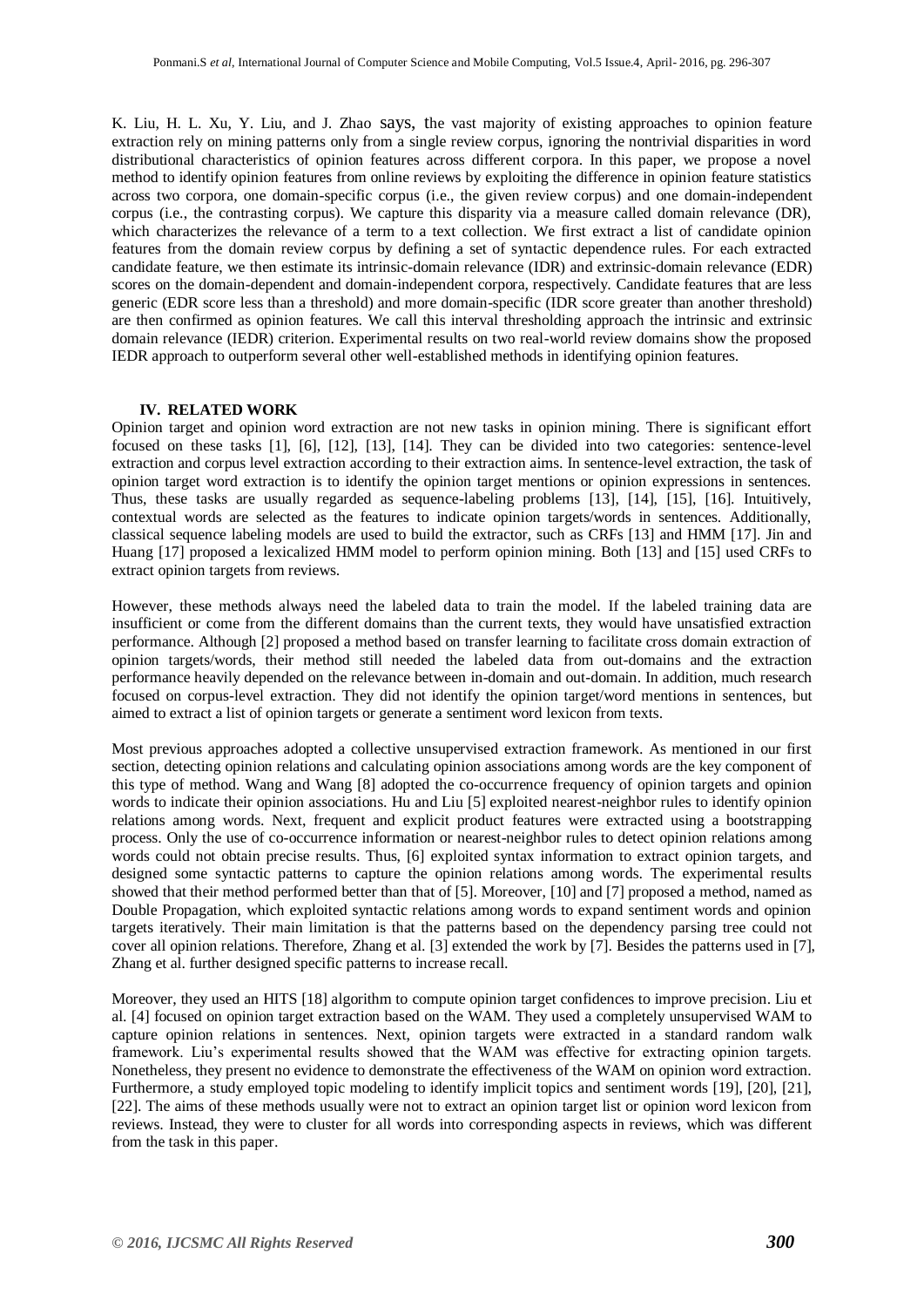In this process, we penalize high-degree vertices to weaken their impacts and decrease the probability of a random walk running into unrelated regions on the graph. Calculate the prior knowledge of candidates for indicating some noises and incorporating them into our ranking algorithm to make collaborated operations on candidate confidence estimations. Finally, candidates with higher confidence than a threshold are extracted. Compared to the previous methods based on the bootstrapping strategy, opinion targets/words are no longer extracted step by step. Instead, the confidence of each candidate is estimated in a global process with graph coranking. Intuitively, the error propagation is effectively alleviated. Impacts and decrease the probability of a random walk running. Graph-based co-ranking algorithm to estimate the confidence of each candidate. The algorithm does not end until no new optimal alignment is found. The opinion associations between opinion target candidates and opinion word candidates. This feature indicates the salience degree of a candidate in reviews.

# *4.1 LIMITATION*

Structural correspondence learning(SCL) for domain adaptation. It employed the pivot features as the bridge to help cross-domain classification. Spectral feature alignment (SFA) algorithm to bridge the gap between the domains with domain independent words. Probabilistic topic model to bridge each pair of domains in a semantic level. All the above studies focus on the review data set. Document-level sentiment classification works, aspectbased sentiment analysis detects topic spans, and associations of topic aspects, sentiment words, and opinion holders in a document or even sentence. Distant supervised learning approach for automatically classifying the sentiment of tweets using emoticons as noisy labels for training data. Twitter data as a corpus for sentiment analysis and tracking the influence of a particular brand activity on the social network. Effective unsupervised learning algorithm, called semantic orientation, for classifying reviews. A web-kernel based measurement was proposed as PMI-IR to measure the weight of a sentiment word, which is independent to the corpus collection in hand. In previous methods, mining the opinion relations between opinion targets and opinion words was the key to collective extraction. To this end, the most adopted techniques have been nearest-neighbor rules and syntactic patterns. Several methods exploited syntactic information, in which the opinion relations among words are decided according to their dependency relations in the parsing tree. The collective extraction adopted by most previous methods was usually based on a boot strapping framework, which has the problem of error propagation.

#### **V. PROPOSED SYSTEM**

The motivation for building the sentiment detection and classification system described in this paper. Fully analyzing and classifying opinions involves tasks that relate to some fairly deep semantic and syntactic analysis of the text. These include not only recognizing that the text is subjective, but also determining who the holder of the opinion is, what the opinion is about, and which of many possible positions the holder of the opinion expresses regarding that subject. In this project, we are presenting three of the components of our opinion detection and organization subsystem, which have already been integrated into our larger question-answering system. These components deal with the initial tasks of classifying articles as mostly subjective or objective, finding opinion sentences in both kinds of articles, and determining, in general terms and without reference to a specific subject, if the opinions are positive or negative.

Micro blogging today has become a very popular communication tool among Internet users. Millions of users share opinion s on different aspects of life every day. Therefore micro blogging web-sites are rich sources of data for opinion mining and sentiment analysis. Because micro blogging has appeared relatively recently, there are a few research works that were devoted to this topic. In this project focus on using Twitter, the most popular micro blogging platform, for the task of sentiment analysis. It show how to automatically collect a corpus for sentiment analysis and opinion mining purposes. It perform Navie bayes analysis of the collected corpus and explain discovered phenomena. It builds a sentiment classifier that is able to determine positive, negative and neutral sentiments for a real time collected tweets from twitter web site. Experimental evaluations show that our proposed techniques are efficient and perform better than previously proposed methods.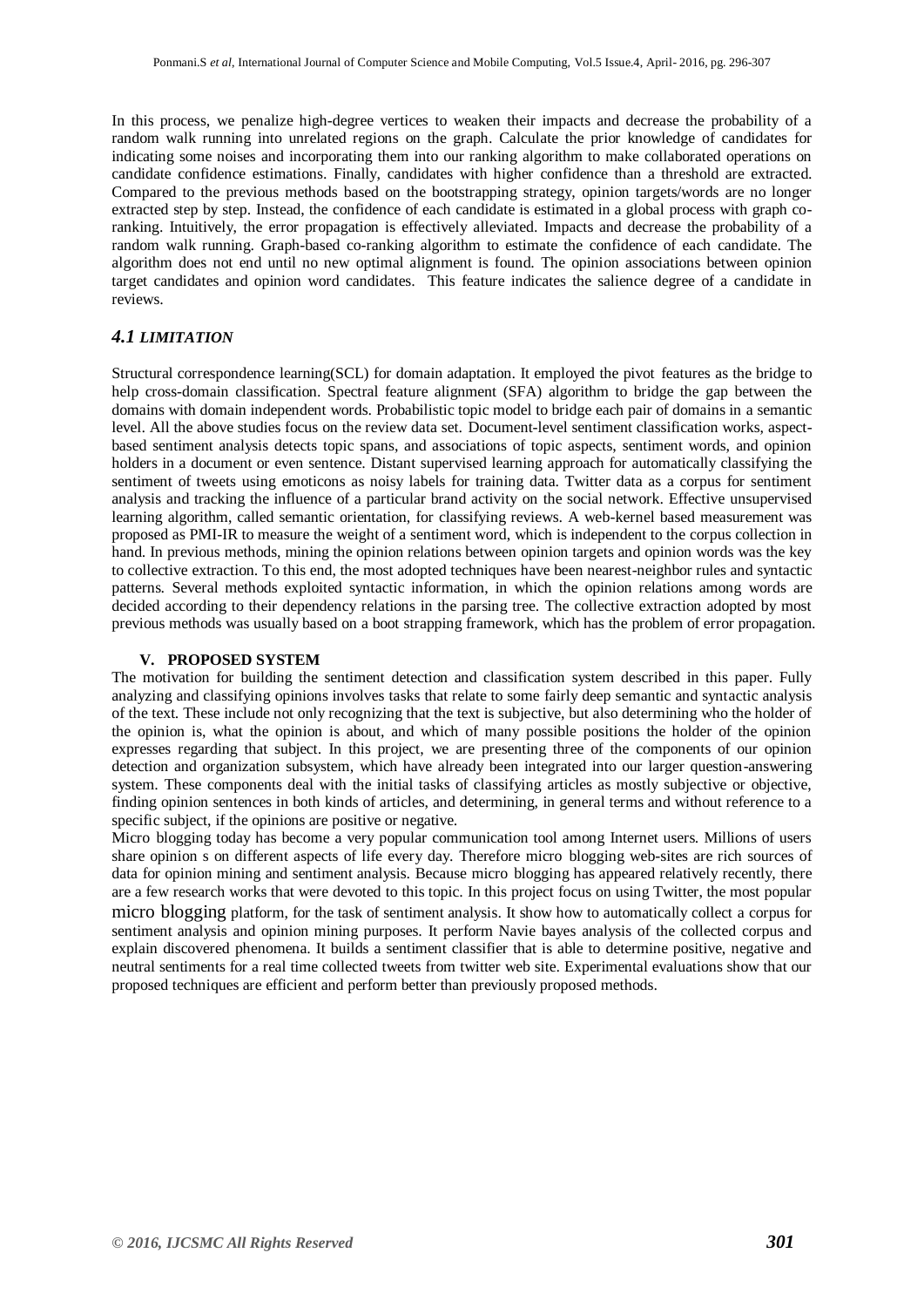



### *6.1 SYSTEM MODULES*

The proposed system contains four modules.

- 1. Twitter data collection
- 2. Preprocessing
- 3. Pos tagger feature extraction
- 4. Sentiment classification

# *6.1.1 TWITTER DATA COLLECTION*

Twitter for two types of emoticons is queried: The two types of collected corpora will be used to train a classifier to recognize positive and negative sentiments. In order to collect a corpus of objective posts, text messages from Twitter accounts of popular newspapers and magazines are retrieved, such as "New York Times", "Washington Posts" etc. The queried accounts of 44 newspapers to collect training set of objective texts. Because each message cannot exceed 140 characters by the rules of the micro blogging platform, it is usually composed of a single sentence. Therefore, an emoticon within a message represents an emotion for the whole message and all the words of the message are related to this emotion is assumed.

### *6.1.2 PREPROCESSING*

The corpus has considerable amount of metadata such as date, time, and identity number etc. Here is a sample of the raw data before data processing.

# **Sample Twits**

\_315,41199, AM 0:26:17, News Analysis: In Second Debate Obama Strikes Back (NY Times): Share With Friends: | | Top News - ... http://t.co/PXoW7wiD @NCAAlarms,-1,0,1\_\_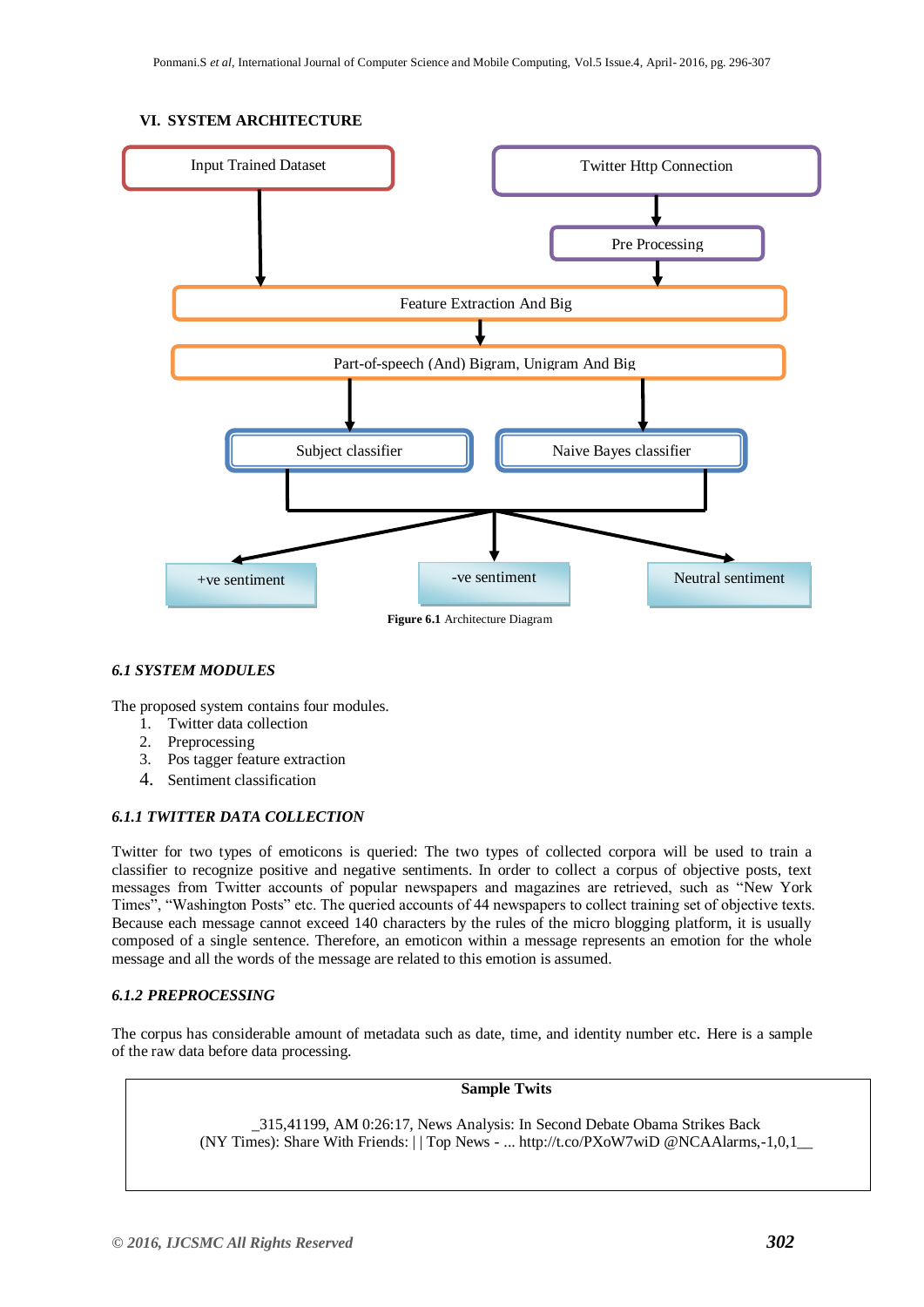1. *Spelling correction* - As Twitter users generally use informal language, there

Are often incorrect spellings in tweets. The Jazzy Open Source Spell Checker is used to detect incorrect spellings in the tweets and replace them with the closest word from the English dictionary.

2. *Filtering* - Tweets contained a lot of metadata and quite a bit of noise which were Removed. The following data was filtered, Identity numbers, date, time etc. of the tweets

1.Irrelevant tags

2.Hyperlinks

3.#tags e.g. #msnbc2012

4.Twitter handles e.g. @pavanred

5.punctuation, special characters and digits

After subjecting a tweet to this data processing process, the natural language content of the tweet is only left and the human annotated sentiment that is used by the classification algorithm in supervised learning. After data processing, the sample tweet that is considered earlier about would be transformed to, used for sentiment classification.

> "news analysis second debate obama strikes back ny times share friends top news,-1 1 for positive, -1 for negative are the annotations"

## *6.1.3 POS TAGGER FEATURE EXTRACTION*

In order to perform machine learning, it is necessary to extract certain clues from the text that may lead to an effective correct classification. Clues about the original data are usually stored in the form of a feature vector, F = (f1, f2…….. fn). Each coordinates of a feature vector represents one clue, also called a feature, "fi "of the original text.

*Part Of Speech features* -Parts of Speech information is most commonly exploited in all NLP tasks. One of the most important reasons is that they provide a crude form of word sense disambiguation. Since the language used in Twitter is generally informal, part of speech tagging isn't very accurate for tweets. Both NLTK Part Of Speech tagger and Open NLP Part Of Speech tagger are used along with a heuristic that adjectives and/or adverbs, JJ, JJR, JJS, RB, RBR and RBS in the Penn Tree bank target, are generally used to articulate opinions in natural language.

Performing grammatical tagging will indicate that "dogs" is a verb, and not the more common plural noun, since one of the words must be the main verb, and the noun reading is less likely following "sailor" (sailor  $! \rightarrow$  Dogs). Semantic analysis can then extrapolate that "sailor" and "barmaid" implicate "dogs" as 1) in the nautical context (sailor→<verb>←barmaid) and 2) an action applied to the object "barmaid" ([subject] dogs→barmaid). In this context, "dogs" is a [nautical](http://en.wikipedia.org/wiki/Seamanship) term meaning "fastens (a watertight barmaid) securely; applies a [dog](http://en.wikipedia.org/wiki/Dog_%28engineering%29) to".

#### *6.1.4 SENTIMENT CLASSIFICATION*

A conditional probably is a probably that event X will occur, given the evidence Y. That is normally written P(X | Y). The Bayes rule allows us to determine this probability with the probability of the opposite result and of the two components individually:  $P(X | Y) = P(X) P(Y | X) / P(Y)$ . This restatement can be very helpful that are trying to estimate the probability of something based on examples of it occurring. Formula looks like this.

**P(sentiment | sentence)=P(sentiment)P(sentence|sentiment)/P(sentence).**

#### **So, the initial formula looks like this.**

**P(sentiment | sentence) = P(sentiment)P(sentence | sentiment) / P(sentence)**

The dividing P(line) is dropped, as it's the same for both classes, and to rank them rather than calculate a precise probability. The use independence assumption to let, treat P (sentence  $\vert$  sentiment) as the product of P (token  $\vert$ sentiment) across all the tokens in the sentence.

**So, the estimation P (token | sentiment) as**

**count(this token in class) + 1 / count(all tokens in class) + count( all tokens ).**

#### *6.2 PERFORMANCE ANALYSIS*

It suggests some social information can indeed help opinion retrieval in Twitter. The URL feature is the most effective feature, perhaps because most textual content in these tweets are objective introductions. Also, spammers usually post tweets including links and features dealing with links might help reduce spam. The effect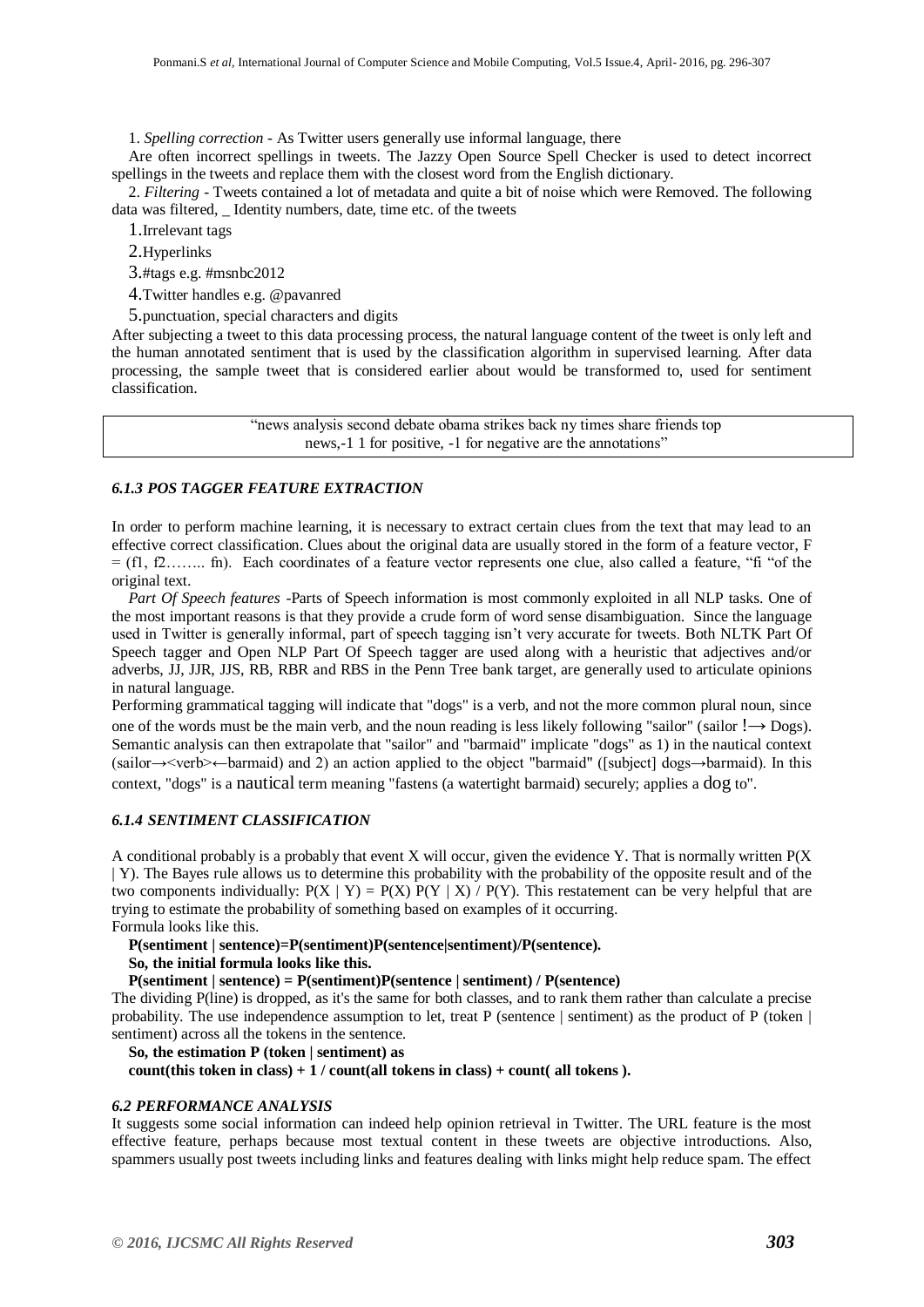of URL, Statuses and Followers features for tweets ranking also supports our approach of using social information and structural information to generate "pseudo" objective tweets.

The computational accuracy of the classifier on the whole evaluation dataset, i.e.:

$$
accuracy = \frac{N(correct classifications)}{N(all classifications)}
$$

The measure of accuracy across the classifier's decision

$$
decision = \frac{N(retrieved documents)}{N(all documents)}
$$

The impact of the dataset size on the performance of the system is also examined. To measure the performance, The F-measure is used,

$$
F = (1 + \beta^2) \frac{\text{precision} \cdot \text{recall}}{\beta^2 \cdot \text{recall} + \text{recall}}
$$

| <b>Classifiers</b>         | Avg. Accuracy | <b>Max. Accuracy</b> | Avg F |
|----------------------------|---------------|----------------------|-------|
|                            |               |                      |       |
| <b>WAM</b>                 | 69.82         | 71.33                | 0.688 |
| <b>PSWAM</b>               | 73.25         | 77.60                | 0.728 |
| Naive Bayes Classification | 91.86         | 94.82                | 0.920 |

**TABLE 6.2** Comparison of Classification Algorithm



#### **Fig 6.3** Comparison of classification results

| Polarity        |                      | <b>SVM</b>    |      |                     | Naive Bayes Classification |      |
|-----------------|----------------------|---------------|------|---------------------|----------------------------|------|
|                 | Precision<br>$(\% )$ | Recall $(\%)$ | F    | Precision<br>$(\%)$ | Recall $(\%)$              | F    |
| <b>Positive</b> | 75                   | 74.3          | 75   | 92.1                | 72.3                       | 92   |
| negative        | 72.3                 | 74            | 72.1 | 89.6                | 88.2                       | 89.6 |
| <b>Natural</b>  | 74                   | 65            | 66.5 | 71                  | 73                         | 71   |

|  |  |  |  |  | <b>TABLE 6.2</b> Comparison Precisions and Recall |  |  |
|--|--|--|--|--|---------------------------------------------------|--|--|
|--|--|--|--|--|---------------------------------------------------|--|--|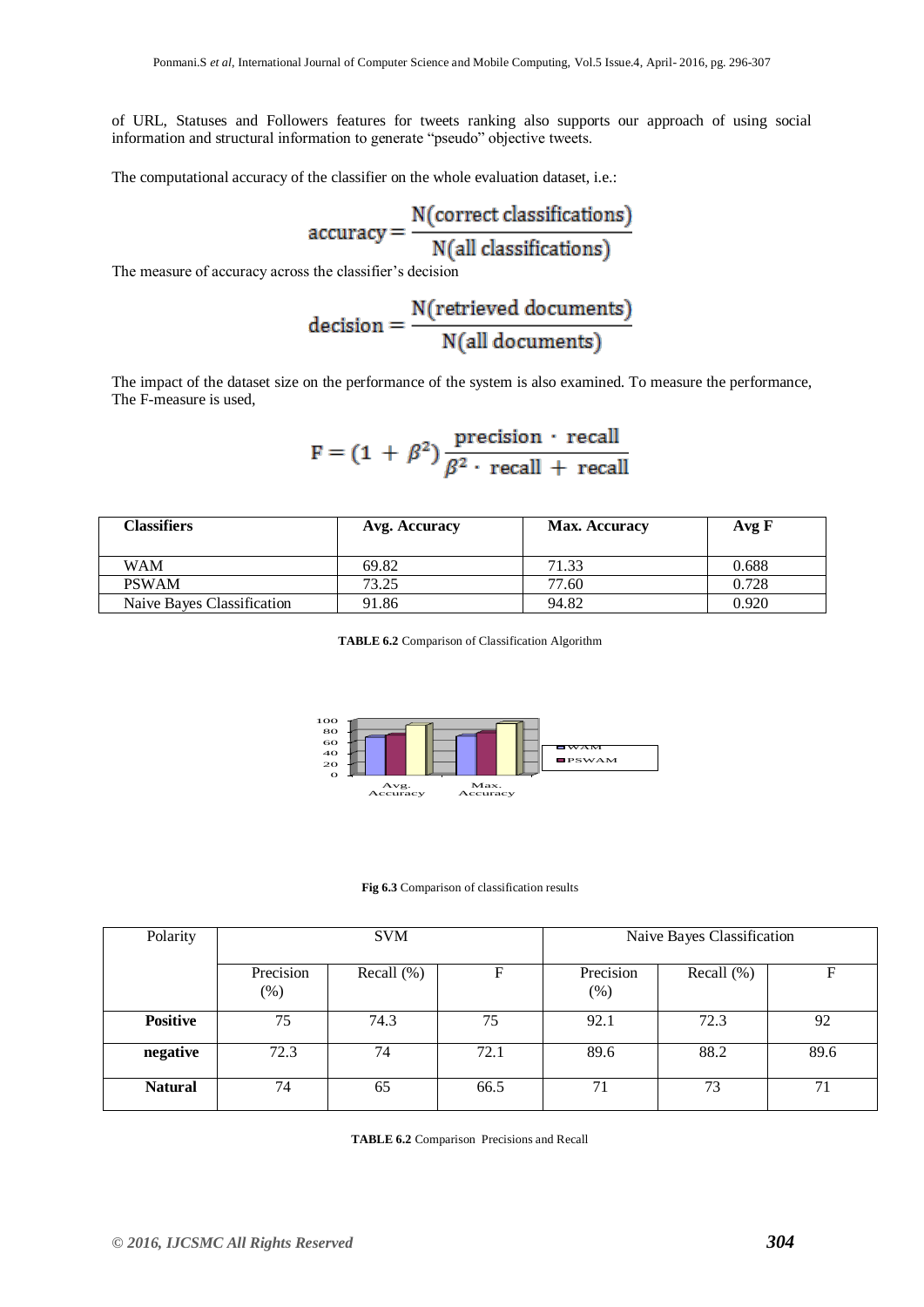# *6.3 RESULTS*

We used the performance metrics to validate the proposed algorithm with results obtained in this papers are shown in Following figure.

| Sentiment Classification                  |                     |                     |
|-------------------------------------------|---------------------|---------------------|
| Sentiment Classification Mining Algorithm |                     |                     |
| Algorithm Type:<br>Bayesian Algorithm     |                     | $\checkmark$        |
| Search on Twitter                         |                     |                     |
| Apply Subjectivity Algorithm              | Apply Removal Rules | Apply Preprocessing |
|                                           | Max. Tweets Amount: | 500                 |
| samsung galaxy s4<br>Query                |                     |                     |
| <b>ALLOCATION</b>                         |                     | Search              |

**Figure 6.3.1** Main Form

| Search: Samsung Galaxy S4                                                                                                                                                                                                                                                                                                                                                                                                                                                                                                                                                   | <b>Positive Tweets</b>                                                                                                                                                                                                                                                                                                                                                                                                                                                                                                                                        | <b>Neutral Tweets</b> | <b>Negative Tweets</b>                                                                                                                                                                                                                                                                                                                                                                                                                                                                                                                        | <b>Total Tweets</b> |
|-----------------------------------------------------------------------------------------------------------------------------------------------------------------------------------------------------------------------------------------------------------------------------------------------------------------------------------------------------------------------------------------------------------------------------------------------------------------------------------------------------------------------------------------------------------------------------|---------------------------------------------------------------------------------------------------------------------------------------------------------------------------------------------------------------------------------------------------------------------------------------------------------------------------------------------------------------------------------------------------------------------------------------------------------------------------------------------------------------------------------------------------------------|-----------------------|-----------------------------------------------------------------------------------------------------------------------------------------------------------------------------------------------------------------------------------------------------------------------------------------------------------------------------------------------------------------------------------------------------------------------------------------------------------------------------------------------------------------------------------------------|---------------------|
|                                                                                                                                                                                                                                                                                                                                                                                                                                                                                                                                                                             | 7160                                                                                                                                                                                                                                                                                                                                                                                                                                                                                                                                                          | 183.0                 | 101.0                                                                                                                                                                                                                                                                                                                                                                                                                                                                                                                                         | 500                 |
| Tweets Chart                                                                                                                                                                                                                                                                                                                                                                                                                                                                                                                                                                |                                                                                                                                                                                                                                                                                                                                                                                                                                                                                                                                                               |                       |                                                                                                                                                                                                                                                                                                                                                                                                                                                                                                                                               |                     |
| 43.0% POSITIVE                                                                                                                                                                                                                                                                                                                                                                                                                                                                                                                                                              | 37.0% NEUTRAL                                                                                                                                                                                                                                                                                                                                                                                                                                                                                                                                                 |                       | 20.0 % MEGATIVE                                                                                                                                                                                                                                                                                                                                                                                                                                                                                                                               |                     |
| So glad ive finally got a samsung galaxy s4, so<br>much bloody better than johones<br>Researchers Find awsome Security In<br>Samsung's Galaxy S4<br>Great DEFENDER OTTERROX CASE FOR<br>SAMSUNG GALAXY S4 lik it Check it out<br>can we make emoil on samsung galaxi s4?<br>im looking to upgrade to Samsung S4 bcoz of 5k<br>texts. 1qbdata and more talktime<br>Magical Teddy paper pack for Samsung Galaxy<br>S4 intresting dude<br>amazing product on incredible Connection's<br>Website: Samsuno Galaxy S4 Mini Black<br>I need a samsung Galaxy S4 like now!! 2014 is | - One stop shop for FREE phones on pay monthly.<br>Samsung Galaxy S4<br>Last day! Enter our trivia contest for your chance<br>to win a Samsung Galaxy S4<br>I use all of these with my S4! Worth a look if vou're<br>a Samsung user:-)<br>Shopping around? Handsets on #Vodafone.<br>Samsung Galaxy S4 Buy now!<br>Finally got my self a new phone I Samsung<br>GalaxyS4 newPhone<br>Pink version of Samsung's Galaxy S4 with LTE<br>available in Singapore from tomorrow<br>Deal cone scon# Samsung Galaxy S4<br>Skyrocket Wallet Pink Clutch Carrying Cover |                       | I just destroyed a Samsung Galaxy S4 sim tray<br>by trving to use a Nano Sim with Micro adapter<br>with it.<br>Samsung Galaxy S4 Loses Half of its Resale<br>Value since April Release A new report from<br>gadget recycling compari_<br>A look back at Samsung in 2013: The Galaxy S4.<br>patent womes, and curved displays.<br>Subway Surfers game install to Samsung Galaxy<br>S4<br>Harry potter Sirius Black prisoners of azkaban<br>samsung galaxy s4 case<br>CUSTOM HARD CASE! SAMSUNG GALAXY S4<br>ONLY 180KILLAMA PEMBLIATAN 3 HARIF |                     |
| the year of FUCK IPHONES<br>got my own crew! Ive gone for the samsung<br>oalary s4 mini, its great!!<br>Iron Man 3 Samsung Galaxy S4 looks pretty in<br>Pink, and it's already on.<br>Asif my 11 year old cousin has the Samsung<br>Galaxy S4!<br>I liked a YouTube video Quick Look: Samsung<br>Galaxy S4 Wireless Charcino Kit<br>I got my Samsung Galaxy S4 Case Slim-Fit Ultra.<br>Durable Gel Sticone Cover Skin Shell With<br>Crease its inconditionance of dif-                                                                                                      | Case Pouch for Samsuno Galaxy S4 S Iv 19500<br>Embossed Steel Jeep logo with wood<br>background samsung galaxy s4<br>I favorited a vouTube video for Samsung Galaxy<br>S4 - QI Wireless Charging Receiver Install<br>I've selected a Samsung GALAXY S4 MINI in a file<br>cover colour but mind Oscillates that wheather<br>fits my lifestife.<br>Looking for a brand new mobile? What about<br>Samsuno Galaxy S4 Mini.<br>How to Speed up your Samsung Galaxy S4 need<br><b>FUNAPAÍREA AIGE</b>                                                               |                       | so i broke my samsuno galaxy s4 while<br>attempting a skit for my next vid, fml. only get 2<br>goes at insurance and its only been 8 months<br>Fuhl my grand father got his boay present as s4<br>its not upto thee mark<br>So annoxing dont want to go go for samsung<br>calaxy s.4<br>Taking a shower with my mom phone samsung<br>54<br>Android news s4 gives away the winner boldcase<br>Higher capacity batter but not worthy with the<br>cover of samsung galaxy s4<br>- Galaxy s4 stinks the more i use the more i hate it -           |                     |



**Figure 6.3.2.** Opinion Result

**Figure 6.3.** No of sentiment word graph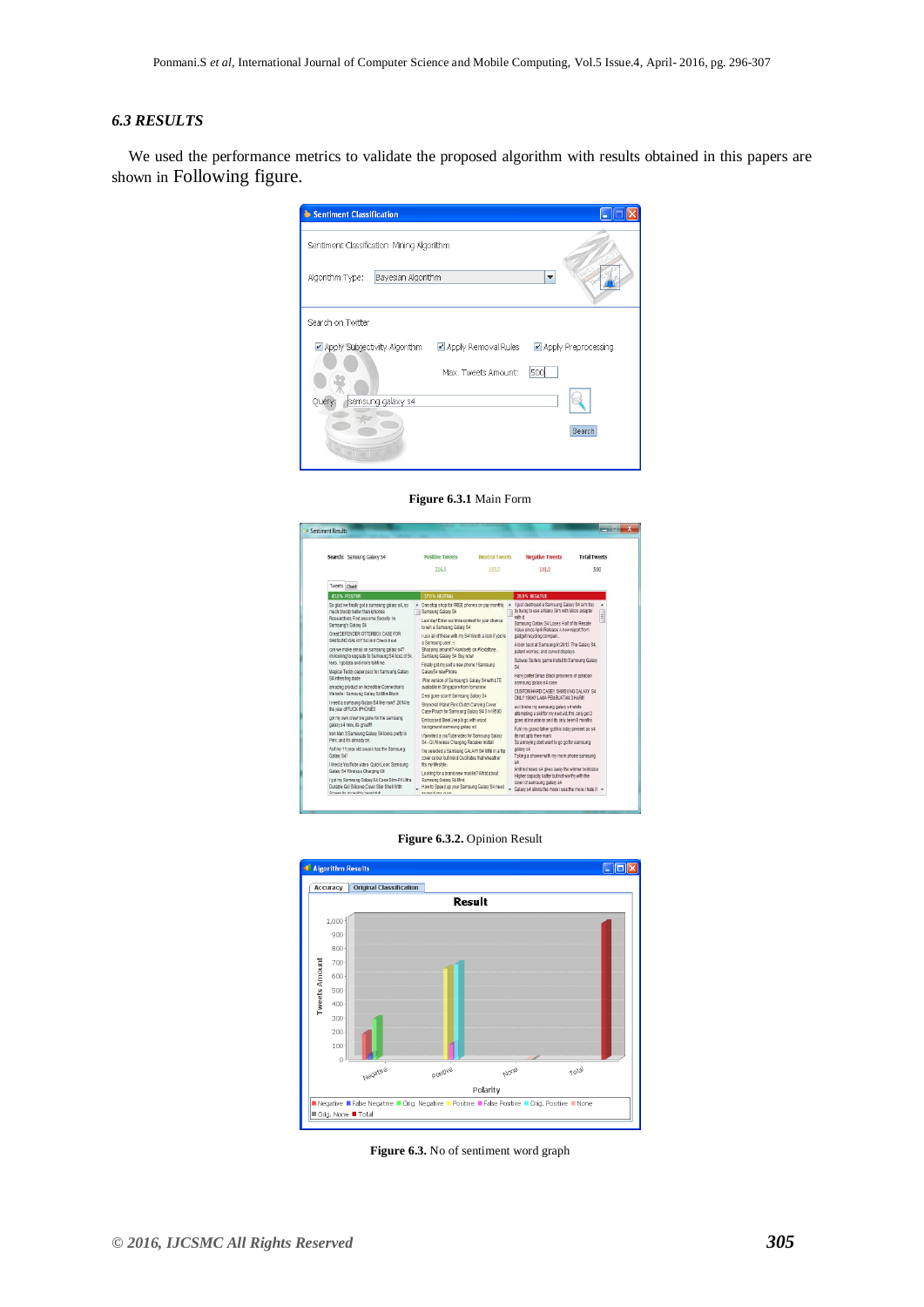

**Figure 6.4.** Sentiment analysis chart

Thus the proposed scheme is very significant and effective when comparing with existing methods.

#### **VII.CONCLUSION**

Twitter sentiment analysis has attracted much attention recently. In this proposed address real time sentiment classification sentiment classification of tweets. Our results show that a simple Naive Bayes classifier can be enhanced to match the classification accuracy of more complicated models for sentiment analysis by choosing the right type of features and removing noise by appropriate feature selection. Naive Bayes classifiers due to their conditional in dependence assumptions are extremely fast to train and can scale over large data sets. They are also robust to noise and less prone to over fitting. Ease of implementation is also a major advantage of Naive Bayes. They were thought to be less accurate than their more sophisticated counterparts like support vector machines and logistic regression but we have shown through this paper that a significantly high accuracy can be achieved. The ideas used in this paper can also be applied to the more general domain of twitter text classification.

#### **VIII. FUTURE WORK**

In future work, we will explore even richer linguistic analysis, for example, parsing, semantic analysis and efficient topic modeling.

- 1. It concentrates on the following aspects
- 2. Maximum Entropy (ME) classification method.
- 3. Tweets containing more no of other languages can be considered.
- 4. Genetic Algorithm for fast searching of tweets.

#### **ACKNOWLEDGEMENT**

I am thankful to Ms. Lina Dinesh for her guidance, support and supervision. And also providing the information and ready to help anytime in completion of this paper.

#### **REFERENCES**

- [1] F. Li, S. J. Pan, O. Jin, Q. Yang, and X. Zhu, "Cross-domain coextractionof sentiment and topic lexicons," in Proc. 50th Annu.Meeting Assoc. Comput. Linguistics, Jeju, Korea, 2012, pp. 410–419.
- [2] K. Liu, L. Xu, and J. Zhao, "Opinion target extraction using wordbasedtranslation model," in Proc. Joint Conf. Empirical MethodsNatural Lang. Process. Comput. Natural Lang. Learn., Jeju, Korea, Jul.2012, pp. 1346–1356.
- [3] G. Qiu, L. Bing, J. Bu, and C. Chen, "Opinion word expansion andtarget extraction through double propagation," Comput. Linguistics,vol. 37, no. 1, pp. 9–27, 2011.
- [4] X. Ding, B. Liu, and P. S. Yu, "A holistic lexicon-based approach toopinion mining," in Proc. Conf. Web Search Web Data Mining, 2008,pp. 231–240.
- [5] T. Ma and X. Wan, "Opinion target extraction in chinese newscomments." in Proc. 23th Int. Conf. Comput. Linguistics, Beijing,China, 2010, pp. 782–790.
- [6] W. Jin and H. H. Huang, "A novel lexicalized HMM-based learningframework for web opinion mining," in Proc. Int. Conf. Mach.Learn., Montreal, QC, Canada, 2009, pp. 465–472.
- [7] Q. Mei, X. Ling, M. Wondra, H. Su, and C. Zhai, "Topic sentimentmixture: modeling facets and opinions in weblogs," in Proc.  $16<sup>th</sup>$ Int. Conf. World Wide Web, 2007, pp. 171–180.